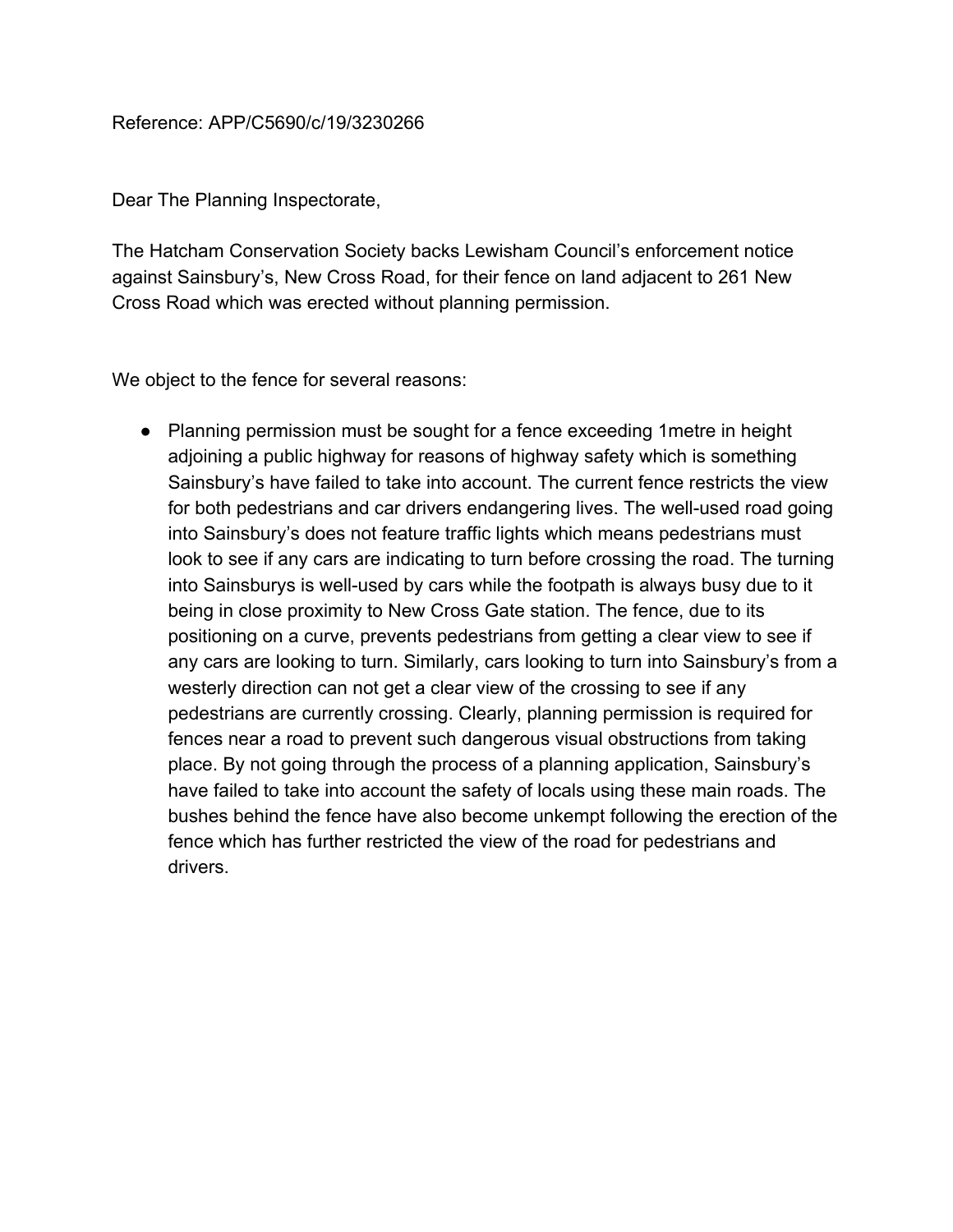

(view for pedestrians crossing the road: the fence restricts the view for pedestrians of cars turning in from the western part of New Cross Road)



(The fence restricts the view for drivers to see if anyone is crossing the road)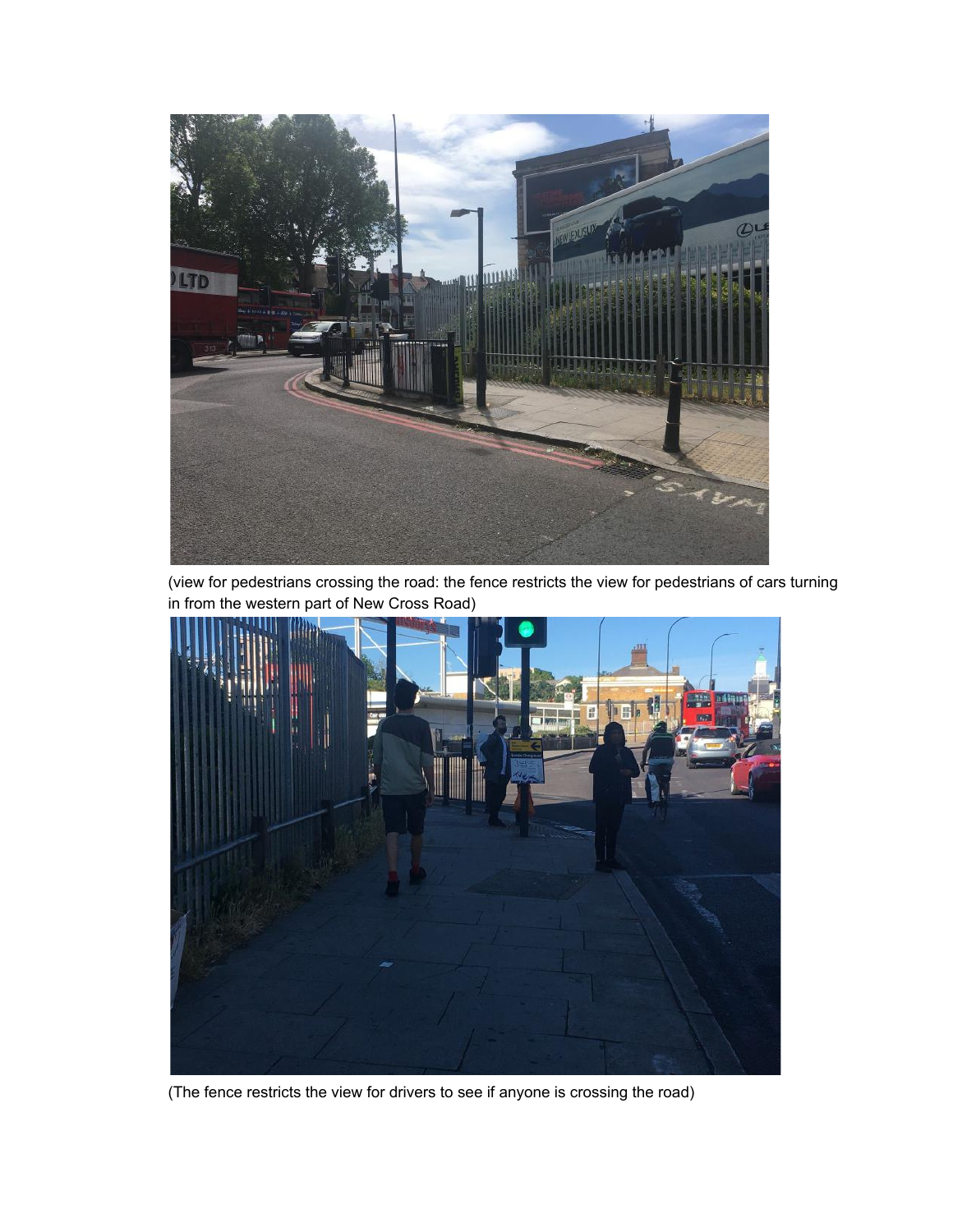The fence poses a fire hazard as witnessed through an emergency incident which saw the fire brigade called on May 30, 2020 at 6.50pm. A small fire was started, presumably by accident through a discarded cigarette, just beyond the fence on a patch of very dry grass. Because of the fence, locals weren't able to access the area and stamp it out themselves. Instead, the fire brigade had to be called to attend to the fire which rapidly spread. As previously mentioned, the fence is right next to a busy thoroughfare which sees a large number of cigarettes and other flammable material discarded into the area from passersby. In addition, the area is right next to a petrol station and a row of houses - Brighton Grove. We are lucky that the fire brigade were able to come quickly this time, but there is a worry that if this type of incident were to happen again we may not be so lucky. For public safety reasons, this fence should be removed so residents and workers from Sainsburys have better access to quickly stop similar emergencies from happening that could cause a catastrophic loss of life and property damage.



(Firefighters putting out the fire in the bush area on May 30, 2020)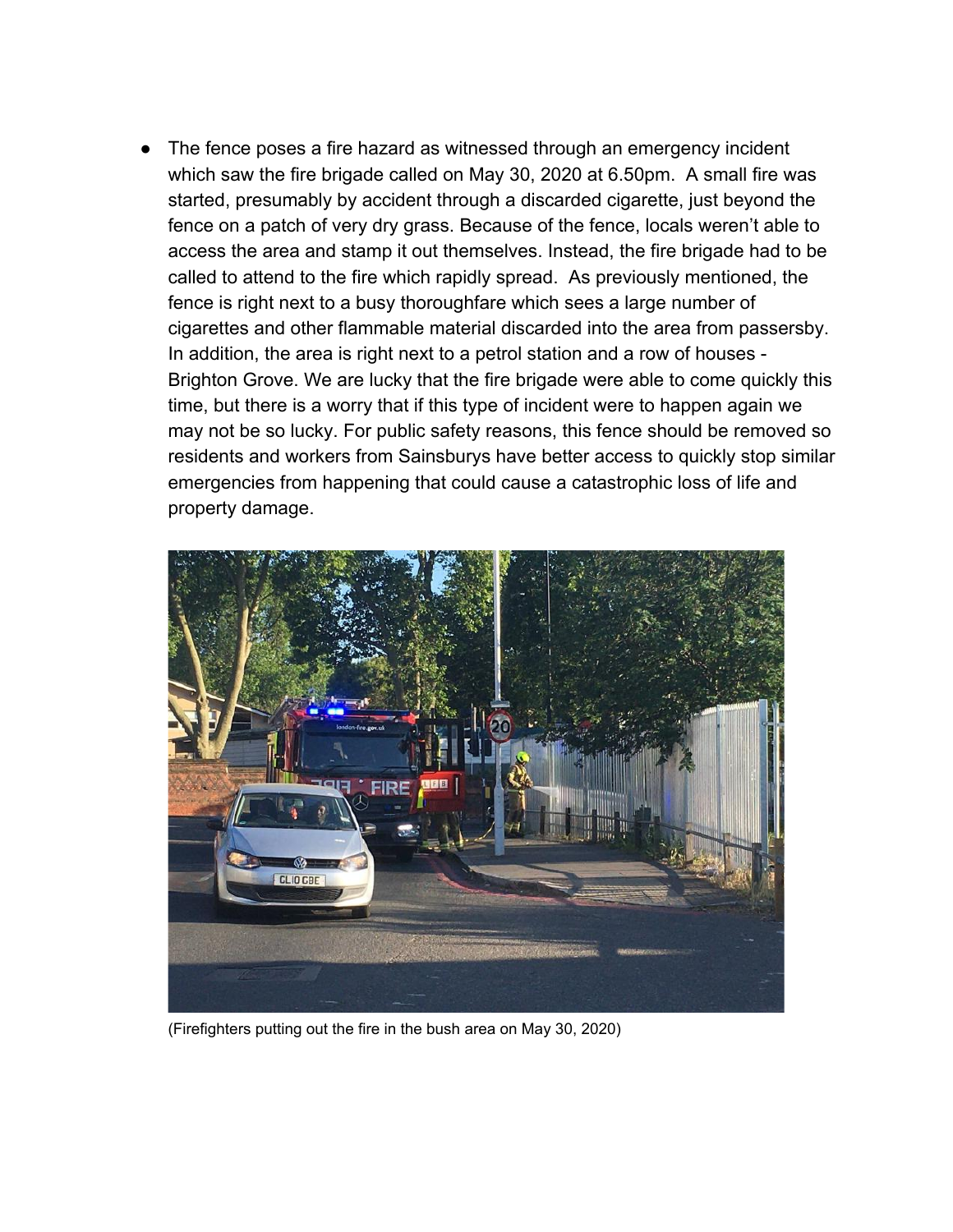● The fence sits within the boundaries of the Hatcham Conservation Area, "an area of special architectural and historic interest which it is desirable to preserve or enhance". (Section 69 Planning (Listed Buildings and Conservation Areas) Act 1990.) The residential streets are characterised by beautiful two-storey Victorian homes and Hatcham was first mentioned in the Domesday book of 1086. This area has a rich historical heritage and this fence has resulted in substantial harm to the appearance of the surrounding environment and is bulky and incongruous. We do not believe the advertising board within the fence brings any benefit to the conservation area but that was sadly erected long before the beginning of the society so we were not here to fight it. The fence is metallic and spiked and unlike anything else observed in the conservation area.

It goes against London Plan policy 7.4 which says:

*A development should have regard to the form, function, and structure of an area, place or street and the scale, mass and orientation of surrounding buildings. It should improve an area's visual or physical connection with natural features. In areas of poor or ill-defined character, development should build on the positive elements that can contribute to establishing an enhanced character for the future function of the area.*

A modern spiked metallic fence does nothing to improve an area's visual or physical connection with natural features. Similarly, it does nothing to build on the positive elements already there to contribute to establishing an enhanced character for the future. The fence lies next to some characterful Victorian architecture and fails to enhance or conserve the appearance of these properties by being so incongruent. The area, which the fence now encloses, previously housed a public garden made up of sunflowers. It would be wonderful if Sainsbury's would open up the space once again to guerilla gardeners who could enhance the character of this desolate ground which is now going to waste because it is cut off and no longer accessible by the public.

The fence also goes against London Plan policy 7.8 which says:

*Development should identify, value, conserve, restore, re-use and incorporate heritage assets, where appropriate.*

*Development affecting heritage assets and their settings should conserve their*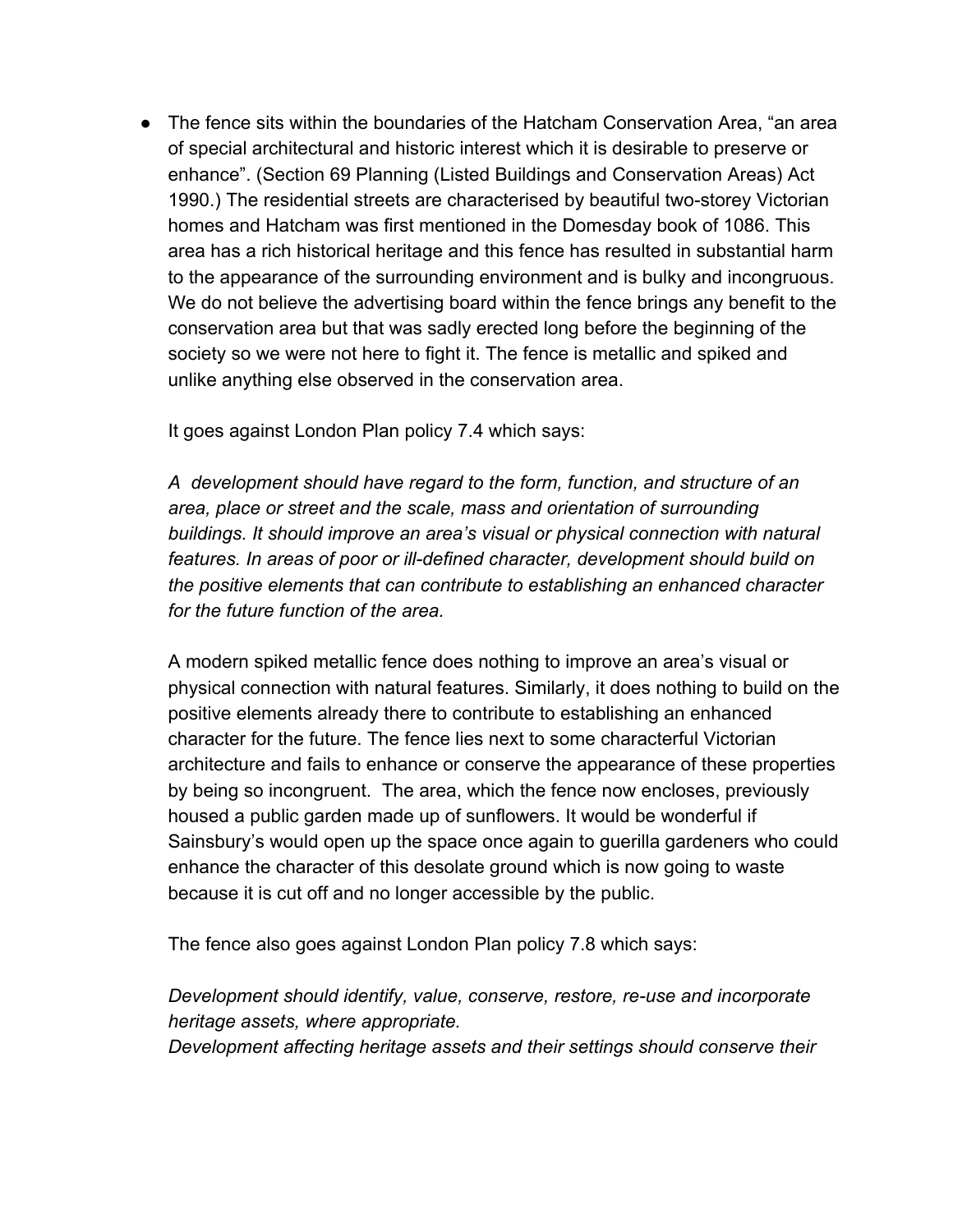*significance, by being sympathetic to their form, scale, materials and architectural detail.*

The fence fails to follow this policy because its material and architectural details are something not seen in the rest of Hatcham and the fence does not restore, re-use and incorporate heritage assets because it is made up of material and design that is incongruent to the history of the area.

It also goes against Lewisham's Development Management Plan policy 36 which says:

*The Council, having paid special attention to the special interest of its Conservation Areas, and the desirability of preserving or enhancing their character or appearance, will not grant planning permission where:*

*a. new development or alterations and extensions to existing buildings is incompatible with the special characteristics of the area, its buildings, spaces, settings and plot coverage, scale, form and materials*

The fence has not received planning permission because Sainsbury's failed to apply for one before erecting it. But if they had applied for permission, there is a high chance it would have been rejected because the fence is incompatible with the Victorian housing and architecture it sits adjacent to due to its modern and imposing style.

It also goes against Lewisham's Core Strategy Policy 15 which says:

*For all development, the council will:*

*ensure any development conserves and enhances the borough's heritage assets, and the significance of their settings, such as conservation areas, listed buildings, registered parks and gardens, scheduled monuments and the Maritime Greenwich World Heritage Site.*

As outlined previously, the modern and daunting design of the fence fails to conserve and enhance the heritage assets of the Hatcham Conservation Society.

● Sainsbury's fence goes against the Hatcham Conservation Area Character Appraisal which does not recommend the use of high metal walls within the